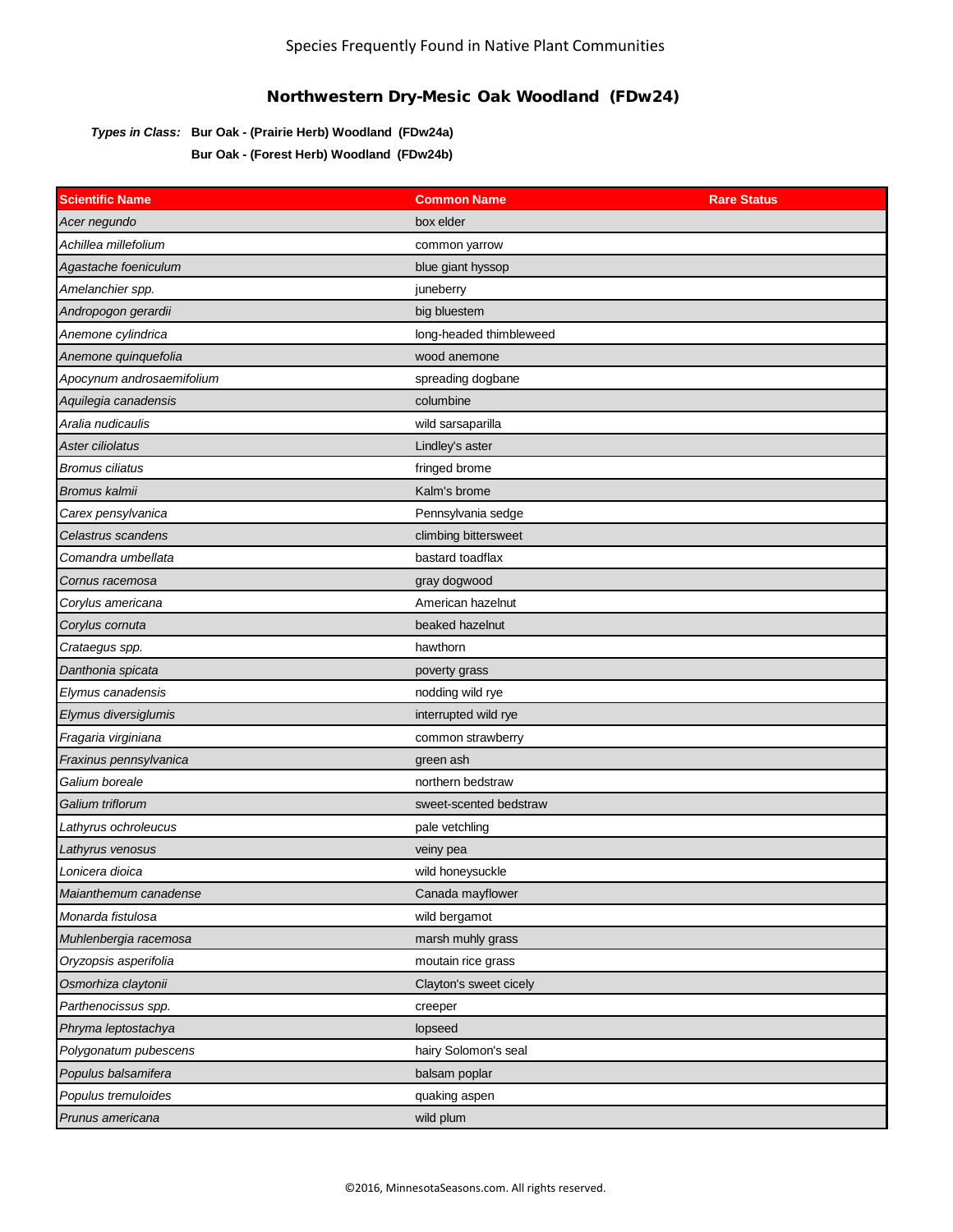| Prunus nigra                | Canada plum                 |
|-----------------------------|-----------------------------|
| Prunus virginiana           | chokecherry                 |
| Pteridium aquilinum         | bracken                     |
| Quercus macrocarpa          | bur oak                     |
| Rosa acicularis             | prickly rose                |
| Rosa blanda                 | smooth wild rose            |
| Rubus idaeus                | red raspberry               |
| Sanicula marilandica        | maryland black snakeroot    |
| Schizachne purpurascens     | false melic grass           |
| Smilacina stellata          | starry false Solomon's seal |
| Smilax ecirrata             | erect carrion flower        |
| Smilax herbacea             | smooth carrion flower       |
| Solidago canadensis         | Canada goldenrod            |
| Solidago gigantea           | giant goldenrod             |
| Solidago nemoralis          | gray goldenrod              |
| Symphoricarpos albus        | snowberry                   |
| Symphoricarpos occidentalis | wolfberry                   |
| Thalictrum dasycarpum       | tall meadow-rue             |
| Thalictrum dioicum          | early meadow-rue            |
| Thalictrum venulosum        | veiny meadow-rue            |
| Toxicodendron rydbergii     | western poison ivy          |
| Viburnum lentago            | nannyberry                  |
| Viburnum rafinesquianum     | downy arrowwood             |
| Vicia americana             | American vetch              |

Source: Minnesota Department of Natural Resources (2005). Field Guide to the Native Plant Communities of Minnesota: The Prairie Parkland and Tallgrass Aspen Parklands Provinces. Ecological Land Classification Program, Minnesota County Biological Survey, and Natural Heritage and Nongame Research Program. MNDNR St. Paul, MN.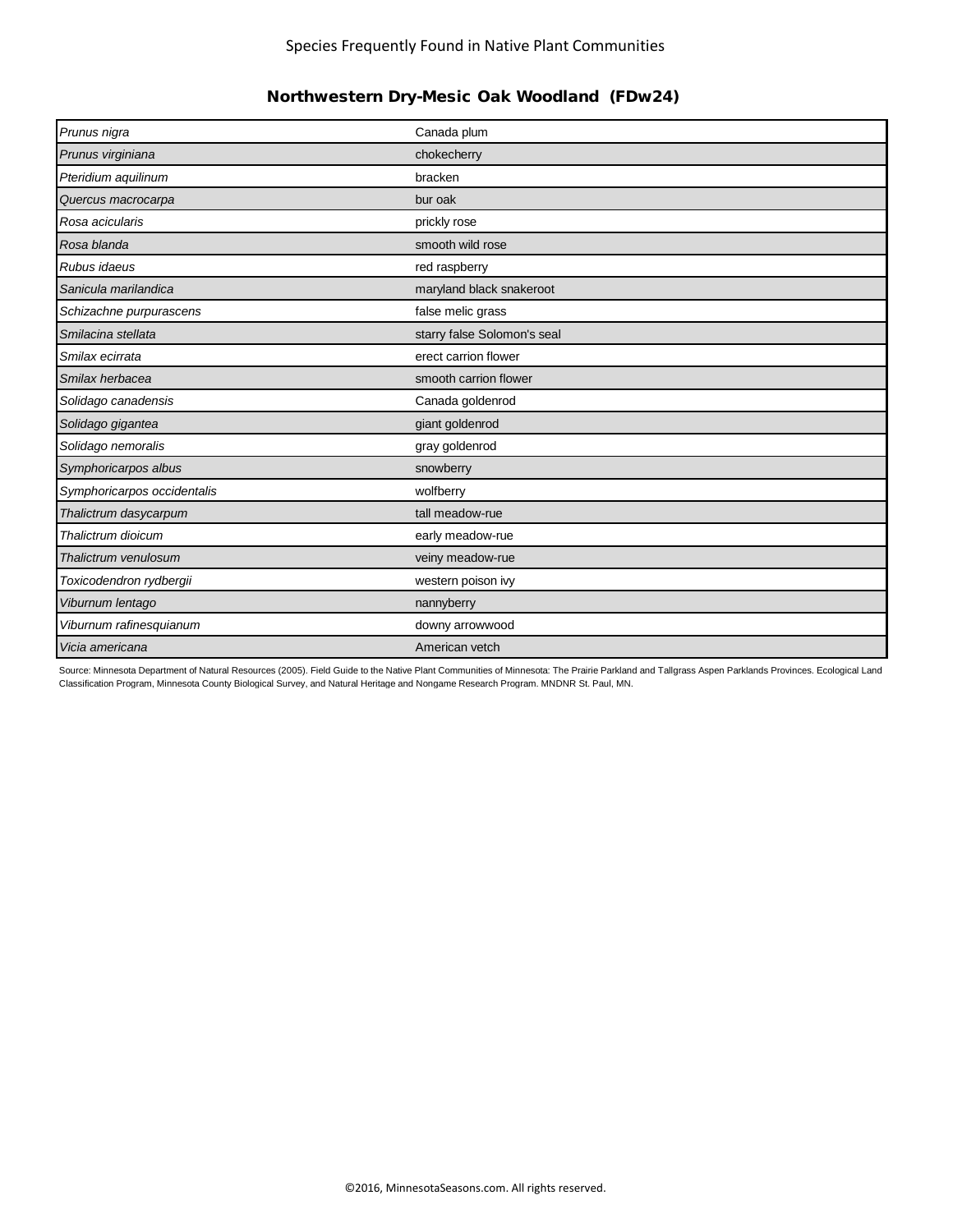### **Bur Oak - (Prairie Herb) Woodland (FDw24a)**

| <b>Scientific Name</b>      | <b>Common Name</b>      | <b>Rare Status</b> |
|-----------------------------|-------------------------|--------------------|
| Agastache foeniculum        | blue giant hyssop       |                    |
| Amelanchier spp.            | juneberry               |                    |
| Andropogon gerardii         | big bluestem            |                    |
| Anemone cylindrica          | long-headed thimbleweed |                    |
| Bromus kalmii               | Kalm's brome            |                    |
| Comandra umbellata          | bastard toadflax        |                    |
| Corylus americana           | American hazelnut       |                    |
| Danthonia spicata           | poverty grass           |                    |
| Monarda fistulosa           | wild bergamot           |                    |
| Quercus macrocarpa          | bur oak                 |                    |
| Solidago nemoralis          | gray goldenrod          |                    |
| Symphoricarpos albus        | snowberry               |                    |
| Symphoricarpos occidentalis | wolfberry               |                    |
| Toxicodendron rydbergii     | western poison ivy      |                    |

Source: Minnesota Department of Natural Resources (2005). Field Guide to the Native Plant Communities of Minnesota: The Prairie Parkland and Tallgrass Aspen Parklands Provinces. Ecological Land Classification Program, Minnesota County Biological Survey, and Natural Heritage and Nongame Research Program. MNDNR St. Paul, MN.